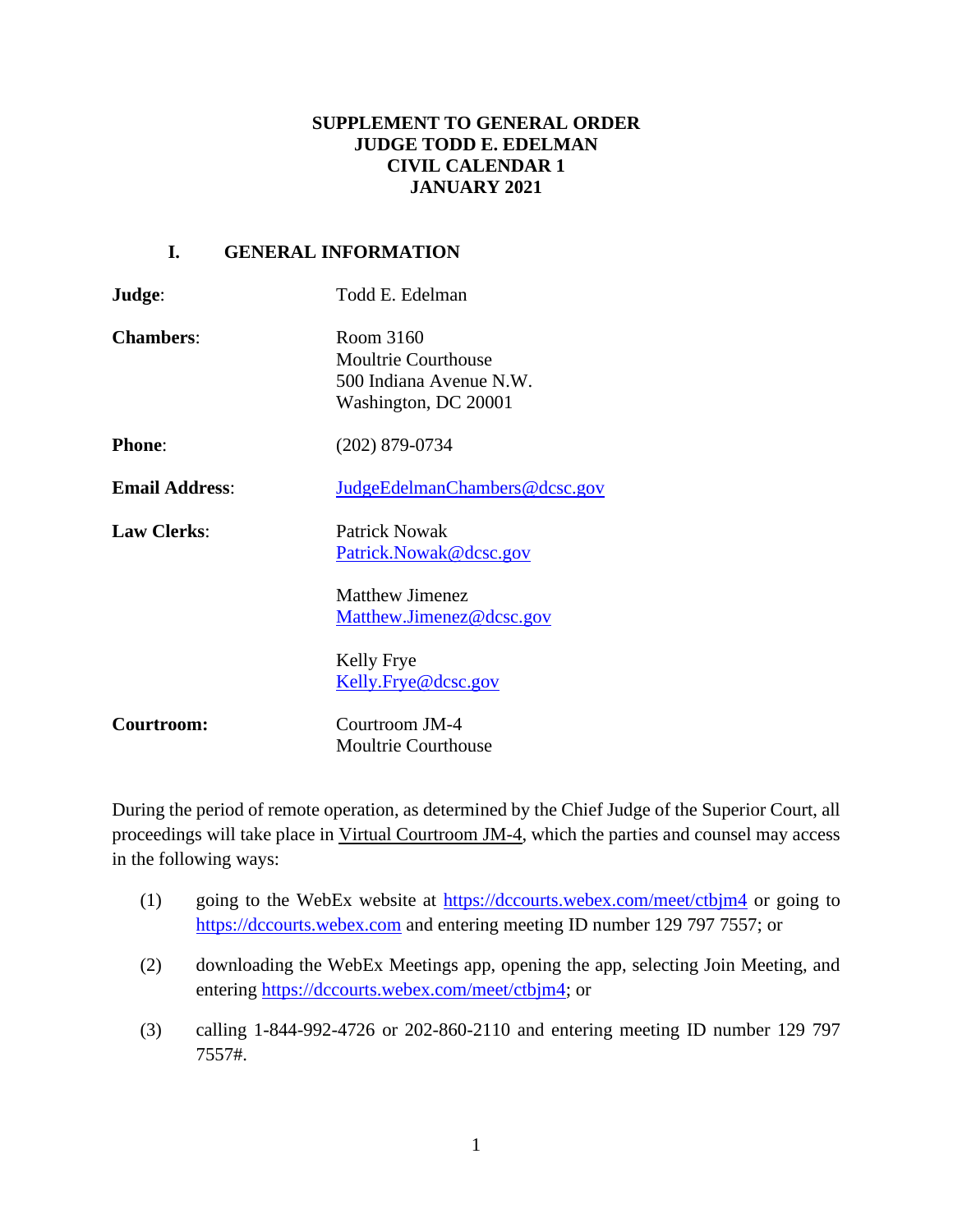Parties having trouble connecting to their remote hearing may call chambers at 202-879-0734 for assistance.

During the pendency of the Chief Judge's Amended Order regarding emergency operations (currently in effect through January 15, 2021), *pro se* litigants are strongly encouraged to file through CaseFileXpress. If they are unable to do so, they are to email filings to [JudgeEdelmanChambers@dcsc.gov](mailto:JudgeEdelmanChambers@dcsc.gov) and mail to the Civil Clerks' Office and the opposing parties. Parties should not go to the courthouse.

# **II. WEEKLY SCHEDULE**

Unless otherwise directed, matters on Calendar 1 will take place as follows:

Pretrial/Settlement Conferences: Tuesdays, Wednesdays, and Thursdays at 9:30 a.m. and 2:30 p.m. Trials: Mondays through Thursdays from 9:15 a.m. until 4:45 p.m. Scheduling Conferences, Oral Examinations, Ex Parte Proofs, and other matters: Fridays beginning at 9:30 a.m. Motions Hearings: As scheduled by Chambers.

#### **III. SCHEDULING PRAECIPES**

Notwithstanding the earlier deadline set in Superior Court Rule of Civil Procedure 16(b)(2), Judge Edelman will approve a Civil Action Form 113 (Praecipe Requesting Schedule Order) submitted up to 2:00 p.m. on the day prior to the scheduling conference date. In cases in which all parties are represented by counsel and there are no pending motions or other matters requiring the Court's attention, Judge Edelman strongly encourages attorneys to consult with opposing counsel and submit a CA Form 113 rather than appearing in court for a scheduling conference.

# **IV. MOTIONS**

**Consent to motions**: The title of all motions should indicate whether they are opposed or unopposed. Judge Edelman strictly enforces the requirement in Rule 12-I(a) that, before a party files a motion, it must seek the consent of other parties and include in the motion a certification that the party sought consent. If a party does not include such a certification, Judge Edelman may summarily deny the motion.

**Proposed order:** Administrative Order 06-17 requires a party filing a motion to submit electronically to chambers at JudgeEdelmanChambers@dcsc.gov a proposed order *in a format that can be edited* (generally Word or Word Perfect). Counsel's adherence to this Administrative Order assists the Court in ruling on motions and informing counsel of the Court's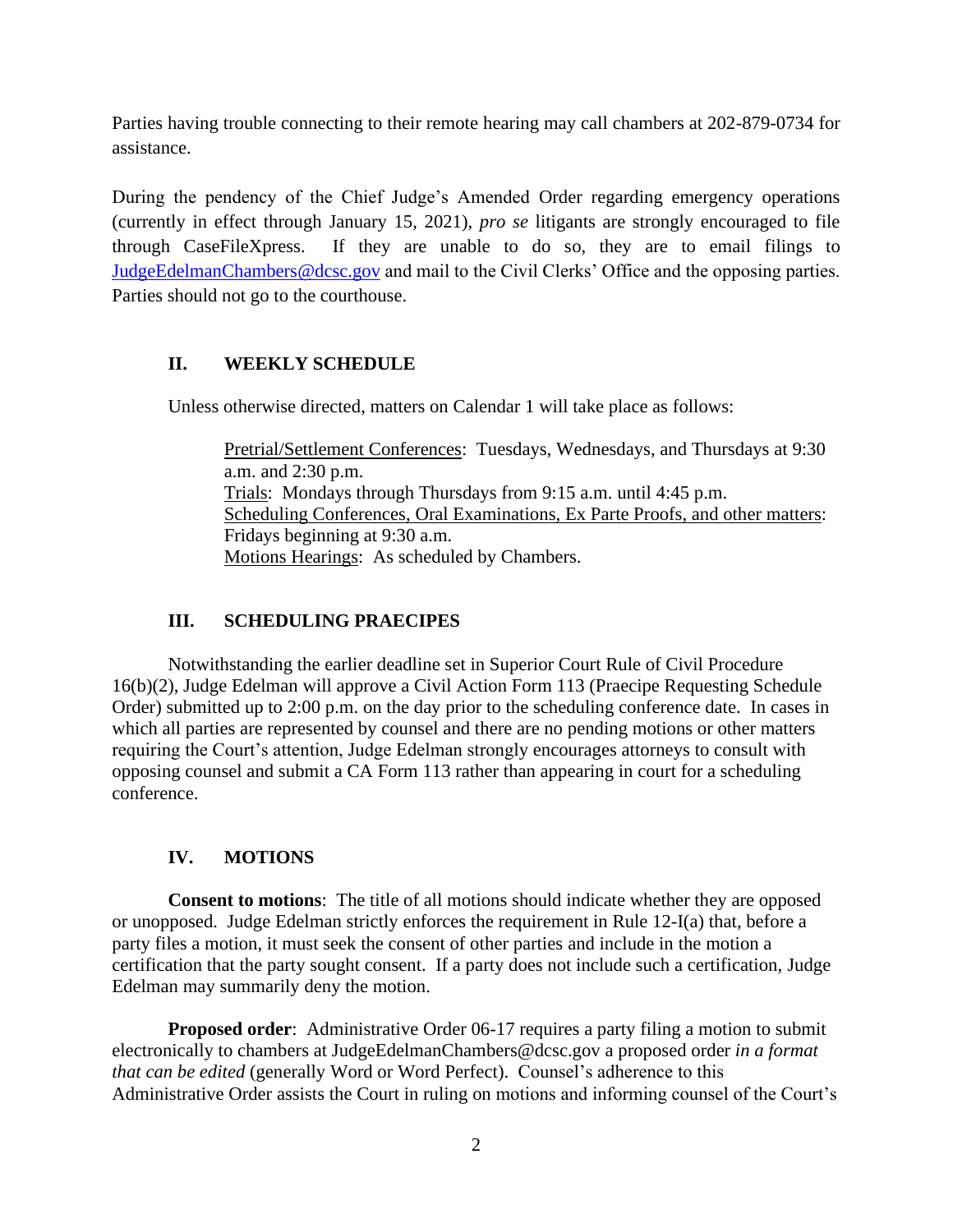decision in an expeditious manner. If an attorney does not submit a proposed order in such format, Judge Edelman may summarily deny the motion.

**Length of filings**: No party may submit a motion and memorandum (or an opposition to a motion and memorandum in support thereof) more than fifteen double-spaced pages in length without leave of Judge Edelman. Judge Edelman grants leave to file longer documents only in extraordinary circumstances. If a party fails to comply with this rule, Judge Edelman may summarily deny or strike the motion.

**Reply briefs**: Parties who wish to file a reply brief may do so within five business days of the filing of an opposition brief without leave of the Court. No party may submit a reply to an opposition more than five double-spaced pages long without leave of Judge Edelman. Surreplies may not be filed without leave of Judge Edelman.

**Consolidated Motions**: A party ordinarily should raise in one motion all of the grounds for the relief it seeks. For example, a party should file one summary judgment motion or one motion *in limine*, even if the party seeks summary judgment on multiple grounds or pretrial rulings on multiple issues. If a consolidated motion exceeds the Court's usual page limit, the party may file, with the consolidated motion, a motion for leave to file a brief exceeding the page limit. Such requests are ordinarily granted because consolidated motions are more efficient and require fewer total pages than separate motions.

**Motions to reschedule a hearing**: Any motion to reschedule a hearing shall suggest three alternative dates on which all counsel, unrepresented parties, and other necessary parties will be available.

**Emergency Motions**: Parties should request expedited action only in truly urgent situations. Parties and attorneys should be aware of the requirement of Rule 12-I(e) that the nonmoving party be granted fourteen days within which to file a written opposition. Merely because a party labels a pleading as an "emergency motion" does not mean that the Court will act on an expedited basis. A party filing an emergency motion must send a courtesy copy of the motion by email to Judge Edelman's chambers staff and to the other parties.

**E-filed motions**: It generally takes up to two business days for the Clerk's Office to process filings. If a party has a question about the status of a pending motion, it should check online at [http://www.dccourts.gov/superior-court/cases-online,](http://www.dccourts.gov/superior-court/cases-online) contact the Clerk's Office at (202) 879-1133, or check CaseFileXpress.com.

#### **V. MOTIONS TO COMPEL DISCOVERY**

A party filing a motion to compel discovery must comply with the requirements of Superior Court Rules of Civil Procedure 26(h) and 37(a).

A party filing a motion to compel must contact Judge Edelman's chambers within two business days of filing the motion and provide three possible dates within the following two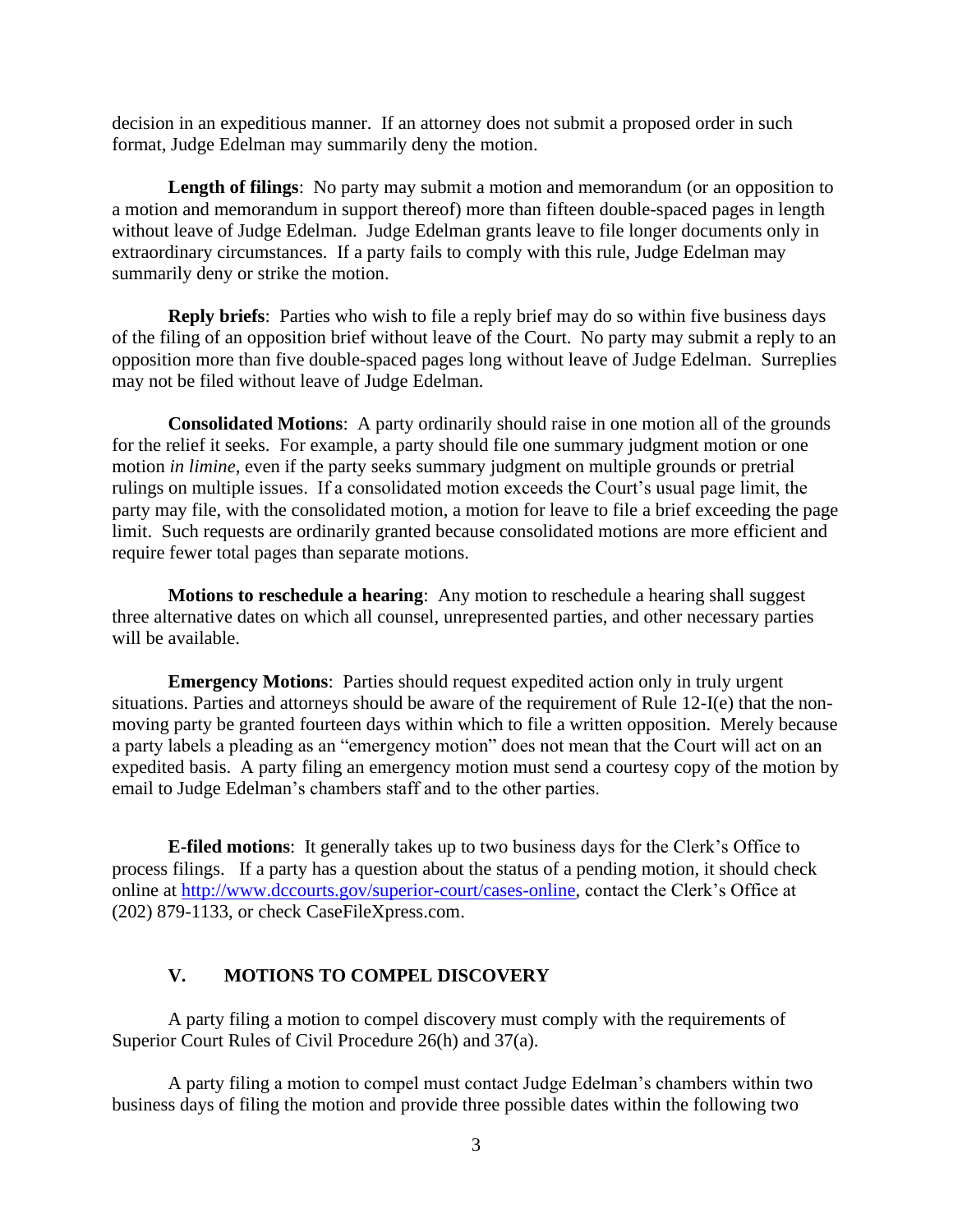weeks on which all counsel and unrepresented parties will be available for a hearing on the motion.

# **VI. PRETRIAL CONFERENCES AND PRETRIAL STATUS HEARINGS**

**Non-party principals**: Any request to excuse a non-party principal from personal attendance at a mediation, pretrial conference, or settlement conference should be made by motion at least two weeks prior to the date of the conference.

**Joint pretrial statements**: Counsel and parties are reminded that Superior Court Rule of Civil Procedure 16(e) requires the filing of a joint pretrial statement no later than one week prior to the pretrial conference. Judge Edelman may *sua sponte* cancel and continue a pretrial conference if the parties have not timely filed the joint pretrial statement.

**Motions** *in limine*: Judge Edelman generally rules on motions *in limine* at the pretrial conference. Pursuant to Superior Court Rule of Civil Procedure 16(d), parties should file motions *in limine* at least three weeks before the pretrial conference, unless the Court grants leave to file them later. Oppositions to such motions should be filed no later than one week prior to the pretrial conference.

**Pretrial status hearing:** At the pretrial conference, the Court will schedule a trial date as well as a status hearing to occur no later than two weeks prior to trial (and preferably on the Friday immediately prior to trial). At that status hearing, counsel and unrepresented parties are required to appear and be prepared to discuss *voir dire* questions and procedures, scheduling concerns, any remaining evidentiary issues, and other matters requiring the Court's attention prior to trial.

# **VII. VIRTUAL COURTROOM PROTOCOL**

**Guidelines**: When entering the virtual courtroom (by dialing in on a phone, or signing in through the website or app), the party should not attempt to speak because another hearing may be underway. Each party should be automatically muted by the courtroom clerk when you first arrive. If you are using the WebEx website or the app, you may check in with the courtroom clerk using the "chat" function. If you are on a telephone, you should wait for your case to be called.

**Exhibits**: If a party or counsel intends to rely on exhibits or other documents during the hearing, the party or counsel shall e-mail the exhibits to the Court at [JudgeEdelmanChambers@dcsc.gov,](mailto:JudgeEdelmanChambers@dcsc.gov) copying all sides, no later than 5:00 p.m. the day before the hearing. The party or counsel must also file the exhibits on the docket using the CaseFileXpress system and provide a copy of the exhibit to any witness before the hearing. The exhibits must be separately labeled so that they can be easily identified by all parties and the Court during the remote hearing.